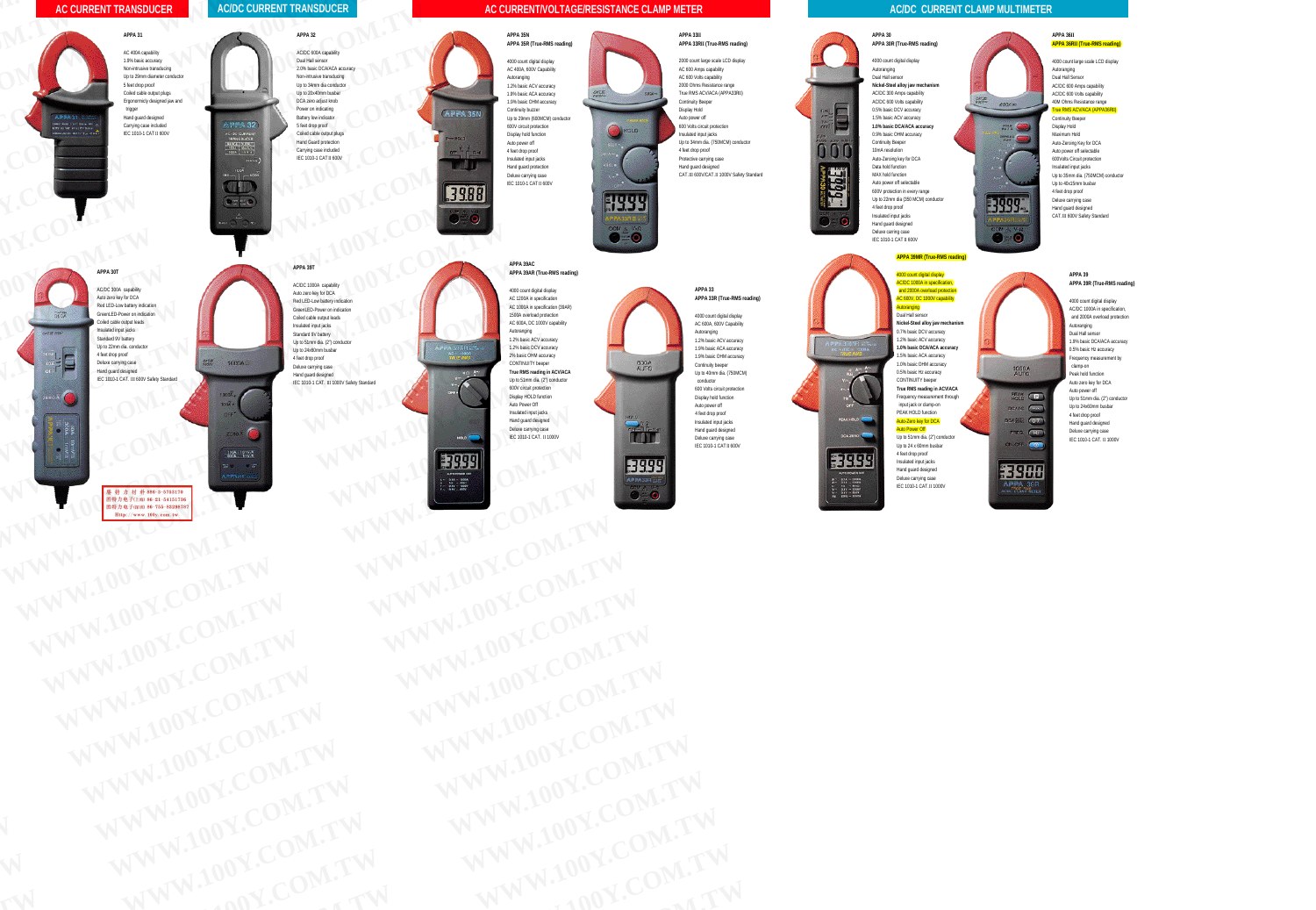#### **AC CURRENT/VOLTAGE/RESISTANCE CLAMP METER**



**W.100**

**W.100**

**W.100**

**W.100**

**APPA 35N APPA 35R (True-RMS reading)**

4000 count digital display AC 400A, 600V Capability Autoranging 1.2% basic ACV accuracy 1.9% basic ACA accuracy 1.9% basic OHM accuracy Continuity buzzer Up to 29mm (600MCM) conductor 600V circuit protection Display hold function Auto power off 4 feet drop proof Insulated input jacks Hand guard protection Deluxe carrying case IEC 1010-1 CAT II 600V



#### **APPA 33II APPA 33RII (True-RMS reading)**

2000 count large scale LCD display AC 600 Amps capability AC 600 Volts capability 2000 Ohms Resistance range True RMS ACV/ACA (APPA33RII ) Continuity Beeper Display Hold Auto power off 600 Volts circuit protection Insulated input jacks Up to 34mm dia. (750MCM) conductor 4 feet drop proof Protective carrying case Hand guard designed CAT. III 600V/CAT. II 1000V Safety Standard

#### **APPA 39AC APPA 39AR (True-RMS reading)**

4000 count digital display AC 1200A in specification AC 1000A in specification (39AR) 1500A overload protection AC 600A, DC 1000V capability Autoranging 1.2% basic ACV accuracy 1.2% basic DCV accuracy 2% basic OHM accuracy CONTINUITY beeper **True RMS reading in ACV/ACA** Up to 51mm dia. (2") conductor 600V circuit protection Display HOLD function Auto Power Off Insulated input jacks Hand guard designed Deluxe carrying case IEC 1010-1 CAT. II 1000V APP AC 12004 is<br>
AC 6004, D<br>
Max + 5004 over<br>
APPA 33AR - The Max + 22% basic<br>
The Max + 22% basic<br>
The Max + 2% basic<br>
The Max + 2% basic<br>
The Max + 2% basic<br>
The Max + 2% basic<br>
The Max + 2% basic<br>
The Max + 2% basic<br>
The Ma **Y.Com A. S. S. A. P. A. S. S. A. P. A. S. S. A. P. A. S. S. A. P. A. S. S. A. P. A. S. S. A. P. A. S. S. CONTINUITY Begins and CONTINUITY CONTINUITY CONTINUES.**<br>
The RMS reading<br>
Up to 51mm dia, (2)<br>
Up to 51mm dia, (2)<br> True RMS reading in AC<br>
V<sub>T</sub><br>
Up to Strim dia. (2) condition<br>
600V circuit protection<br>
600V circuit protection<br>
Display HOLD function<br>
Hand guard designed<br>
Hand guard designed<br>
Deluxe carrying case *Insulated input jacks*<br> *Y.Com. 2* **Property and grad designed<br>
Deluxe carrying case<br>
IEC 1010-1 CAT. II 1000V<br>
<b>FOLOGER** 

**Y.COM.TW** *W. March 2004 March 40 March 40 March 40 March 40 March 40 March 40 March 40 March 40 March 40 March 40 March 40 March 40 March 40 March 40 March 40 March 40 March 40 March 40 March 40 March 40 March 40 March 40 March* 



#### **APPA 33 APPA 33R (True-RMS reading)**

4000 count digital display AC 600A, 600V Capability Autoranging 1.2% basic ACV accuracy 1.9% basic ACA accuracy 1.9% basic OHM accuracy Continuity beeper Up to 40mm dia. (750MCM) conductor 600 Volts circuit protection Display hold function Auto power off 4 feet drop proof Insulated input jacks Hand guard designed Deluxe carrying case IEC 1010-1 CAT II 600V